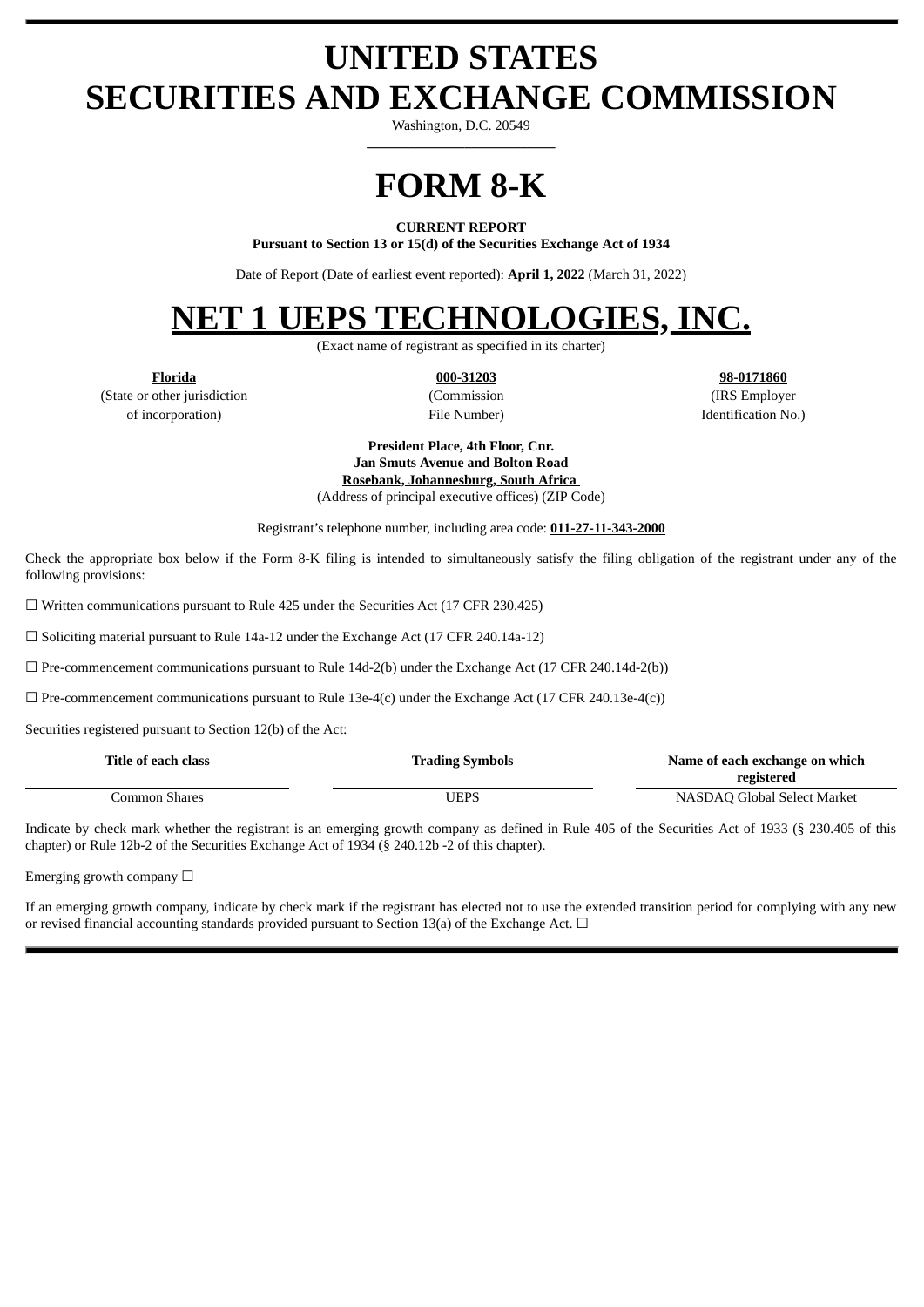#### **Item 8.01. Other Events.**

On March 31, 2022, Net 1 UEPS Technologies, Inc., a Florida corporation (the "Company"), issued a press release which provided an update on the status of its acquisition of the Connect Group and that closing of that transaction was now expected in April 2022. A copy of the press release is attached as Exhibit 99.1.

 $\blacksquare$ 

## **Item 9.01. Financial Statements and Exhibits.**

#### (d) Exhibits

| Exhibit No. | Description                                                                  |
|-------------|------------------------------------------------------------------------------|
| 99.1        | Press Release, dated March 31, 2022, issued by Net 1 UEPS Technologies, Inc. |
| 104         | Cover Page Interactive Data File (embedded within the Inline XBRL document)  |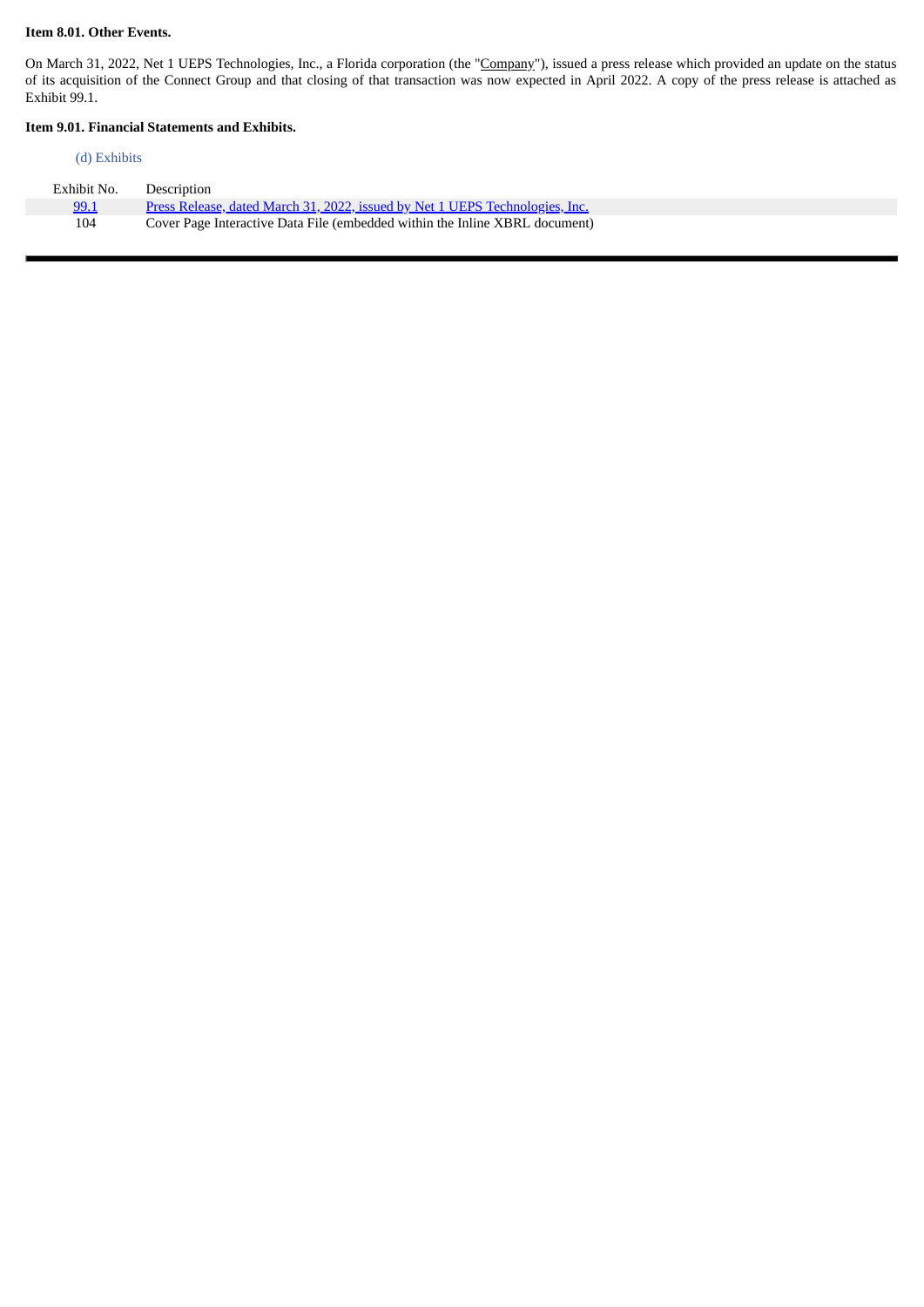#### **SIGNATURES**

Pursuant to the requirements of the Securities Exchange Act of 1934, as amended, the registrant has duly caused this report to be signed on its behalf by the undersigned hereunto duly authorized.

**NET 1 UEPS TECHNOLOGIES, INC.**

Date: April 1, 2022 By: /s/ Naeem E. Kola

Name: Naeem E. Kola

Title: Group Chief Financial Officer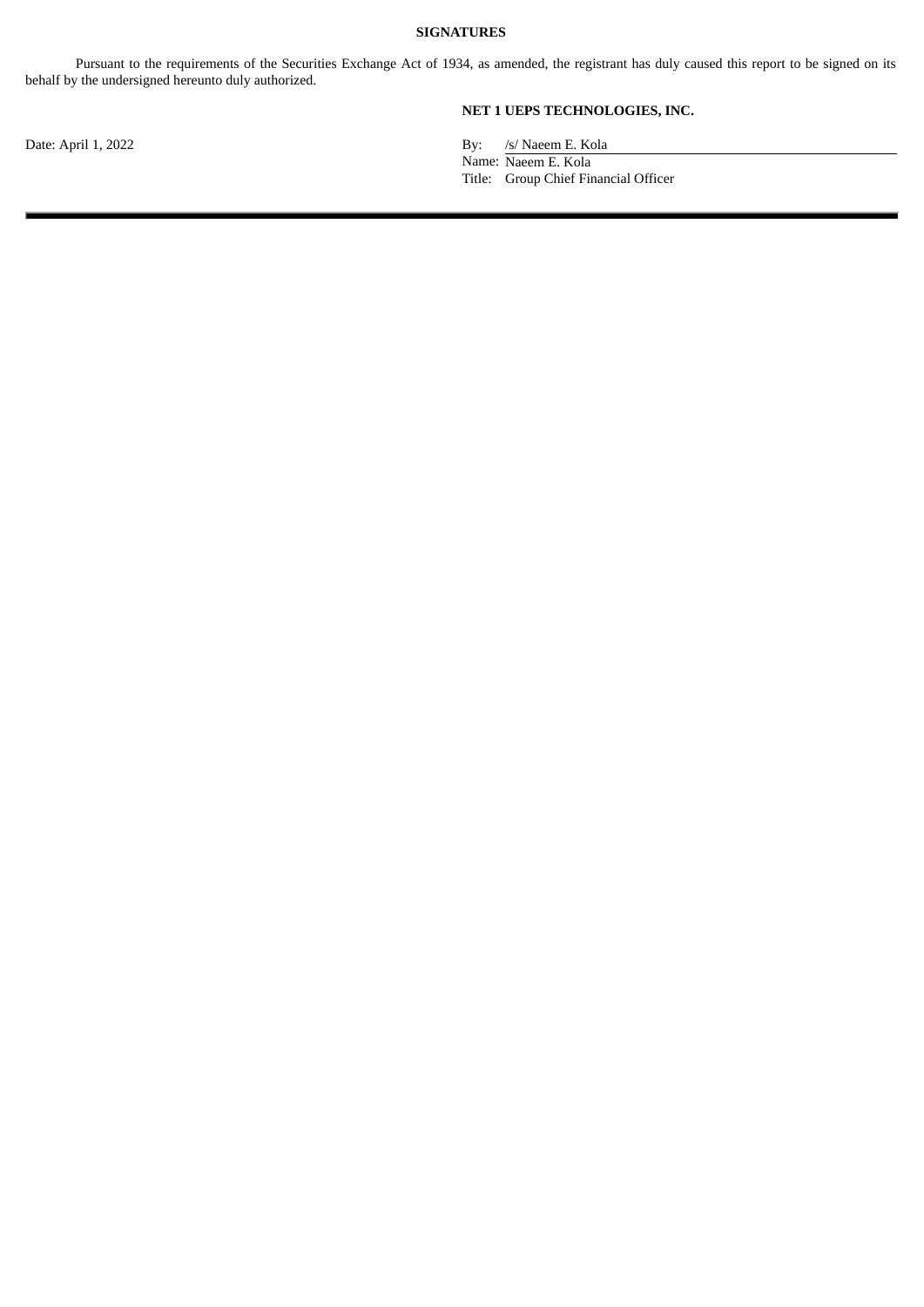## <span id="page-3-0"></span>**Net1 Provides Connect Group Transaction Update - Closing Now Expected in April 2022**

JOHANNESBURG, March 31, 2022 - Net 1 UEPS Technologies, Inc. (NasdaqGS: UEPS; JSE: NT1) ("Net1" or the "Company") today announced that further conditions to the transaction for the acquisition of 100% of the shares and claims in the Connect Group in South Africa have been fulfilled.

## **Recently Fulfilled Conditions to the Transaction**

Further to the announcement released by Net1 on March 10, 2022, in respect of the acquisition of the Connect Group, Net1 confirms that the following conditions precedent to the transaction have been fulfilled:

- The counterparties to the designated agreements have consented to the change of control over the companies in the Connect Group that will result from the implementation of the acquisition of the Connect Group.
- Net1 has confirmed that the conditions contained in the facility agreements ("**Facility Agreements**") for the funding of a portion of the consideration for the acquisition of the Connect Group which are under Net1's sole control, have been fulfilled.

## **Outstanding Condition**

Net1's confirmation that the Facility Agreements have become unconditional in accordance with their terms, is the final outstanding condition precedent to the transaction. Net1 intends to issue such confirmation upon finalization of the South African exchange control authorizations for relevant selling shareholders of the Connect Group. Following that, the parties will move to close the transaction.

Net1 and the sellers of the Connect Group remain committed to closing the transaction, which is now expected to be in April 2022.

## **About the Connect Group**

Founded in 2006, the Connect Group is a profitable, high-growth and leading provider of financial technology solutions to nearly 44,000 micro, small and medium enterprises ("MSMEs") in Southern Africa. The group includes established and highly respected brands such as Kazang, Cash Connect, Capital Connect and Kazang Connect. Visit www.connected.co.za for additional information about the Connect Group.

## **About Net1**

Net1 is a leading financial technology company that utilizes its proprietary banking and payment technology to deliver on its mission of financial inclusion through the distribution of low-cost financial and value-added services to underserved consumers and merchants in Southern Africa. Net1 also provides transaction processing services, including being a payment processor and bill payment platform in South Africa. Net1 leverages its strategic investments to further expand its product offerings or to enter new markets.

Net1 has a primary listing on NASDAQ (NasdaqGS: UEPS) and a secondary listing on the Johannesburg Stock Exchange (JSE: NT1). Visit www.net1.com for additional information about Net1.